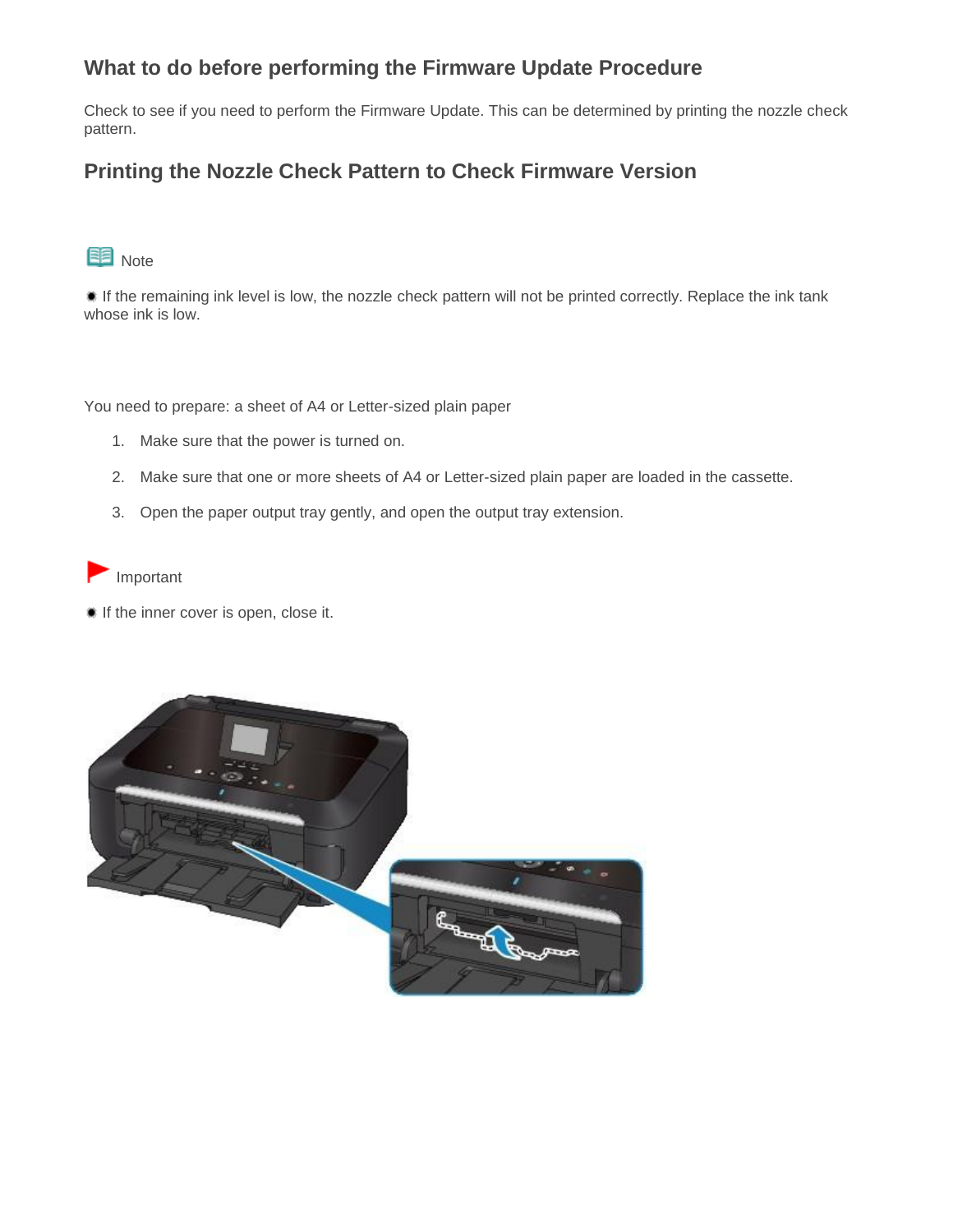4. Print the nozzle check pattern.



*(1)* Select Setup on the HOME screen.

The setup menu screen will appear.



*(2)* Select Maintenance, then press the OK button.

The Maintenance screen will appear.

*(3)* Select Print nozzle check pattern, then press the OK button.

| Maintenance                    |  |
|--------------------------------|--|
| Print nozzle check pattern     |  |
| Cleaning                       |  |
| Deep cleaning                  |  |
| Auto head alignment            |  |
| Manual head alignment          |  |
| Print the head alignment value |  |
| Roller cleaning                |  |

The confirmation screen will appear.

*(4)* Select Yes, then press the OK button.

The nozzle check pattern will be printed and two pattern confirmation screens will appear on the LCD.

5. Examine the nozzle check pattern (printout) for firmware version.



## **Firmware Version is Printed Firmware Version is Not Printed**